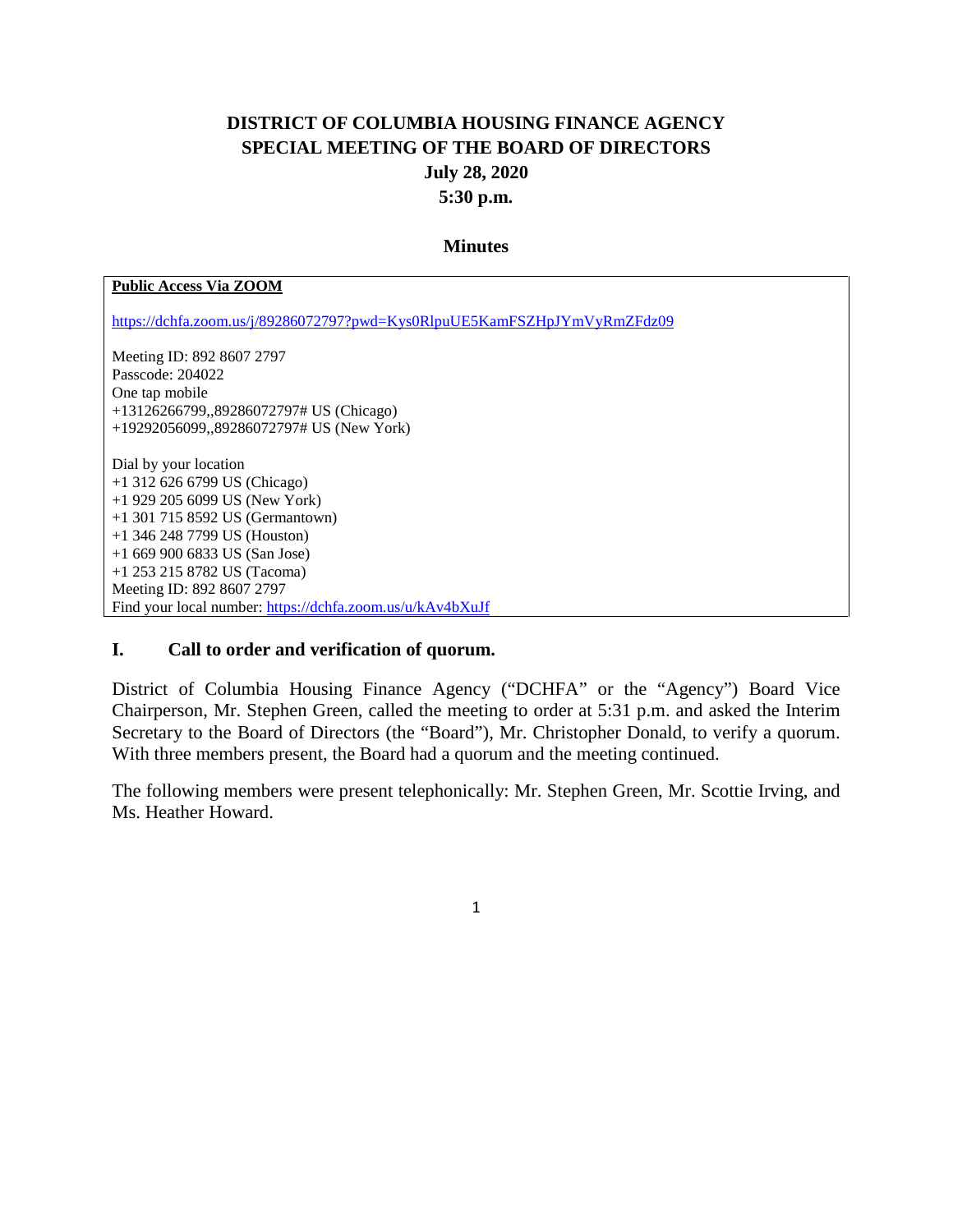### **II. Approval of the Minutes from the June 30, 2020 Special Board Meeting.**

A motion was made to approve the minutes from the June 30, 2020 special board meeting by Mr. Irving. The motion was properly seconded by Ms. Howard.

Mr. Donald took a voice vote. The motion passed by a chorus of ayes.

### **III. Vote to close meeting to discuss 2442 MLK Avenue SE, and a Credit Line with Industrial Bank in an Amount not to Exceed \$5 Million for the Agency's HPAP Program.**

Pursuant to the District of Columbia Administrative Procedure Act, the Chairperson of the Board of Directors called a vote to close the meeting in order to discuss, establish, or instruct the public body's staff or negotiating agents concerning the position to be taken in negotiating **2442 MLK Avenue SE, and a Credit Line with Industrial Bank in an Amount not to Exceed \$5 Million for the Agency's HPAP Program.** An open meeting would adversely affect matters related to the Agency. (D.C. Code  $\S2-575(b)(2)$ ).

Mr. Green called for a motion to close the meeting. Mr. Irving made a motion to close the meeting. The motion was properly seconded by Ms. Howard. The motion passed by a chorus of ayes.

The meeting was closed at 5:34 p.m. and re-opened at 5:57 p.m.

### **IV. Consideration of DCHFA Eligibility Resolution No. 2020-17 for 2442 MLK SE.**

Ms. Kristin Chalmers, Senior Multifamily Loan Underwriter, Multifamily Neighborhood Lending & Investments, presented the transaction to the Board. The Multifamily Lending and Neighborhood Investments ("MLNI") recommends an approval of an inducement resolution from the District of Columbia Housing Finance Agency's Board of Directors for the issuance of taxable and/or tax-exempt bonds in an amount not to exceed \$30.4 million to finance the 2442 MLK Ave. SE transaction (the "Project").

The Project is located in Anacostia's MLK Corridor, approximately 500 feet from the entrance to the Anacostia Metrorail Station in Ward 8. The Sponsor team, which is comprised of MidAtlantic Realty Partners and Taylor Adams Associates, entered into a development agreement on October 7, 2017 with Bethlehem Baptist Church to development the Project site. As noted in the development agreement, the Sponsor will compensate Bethlehem Baptist Church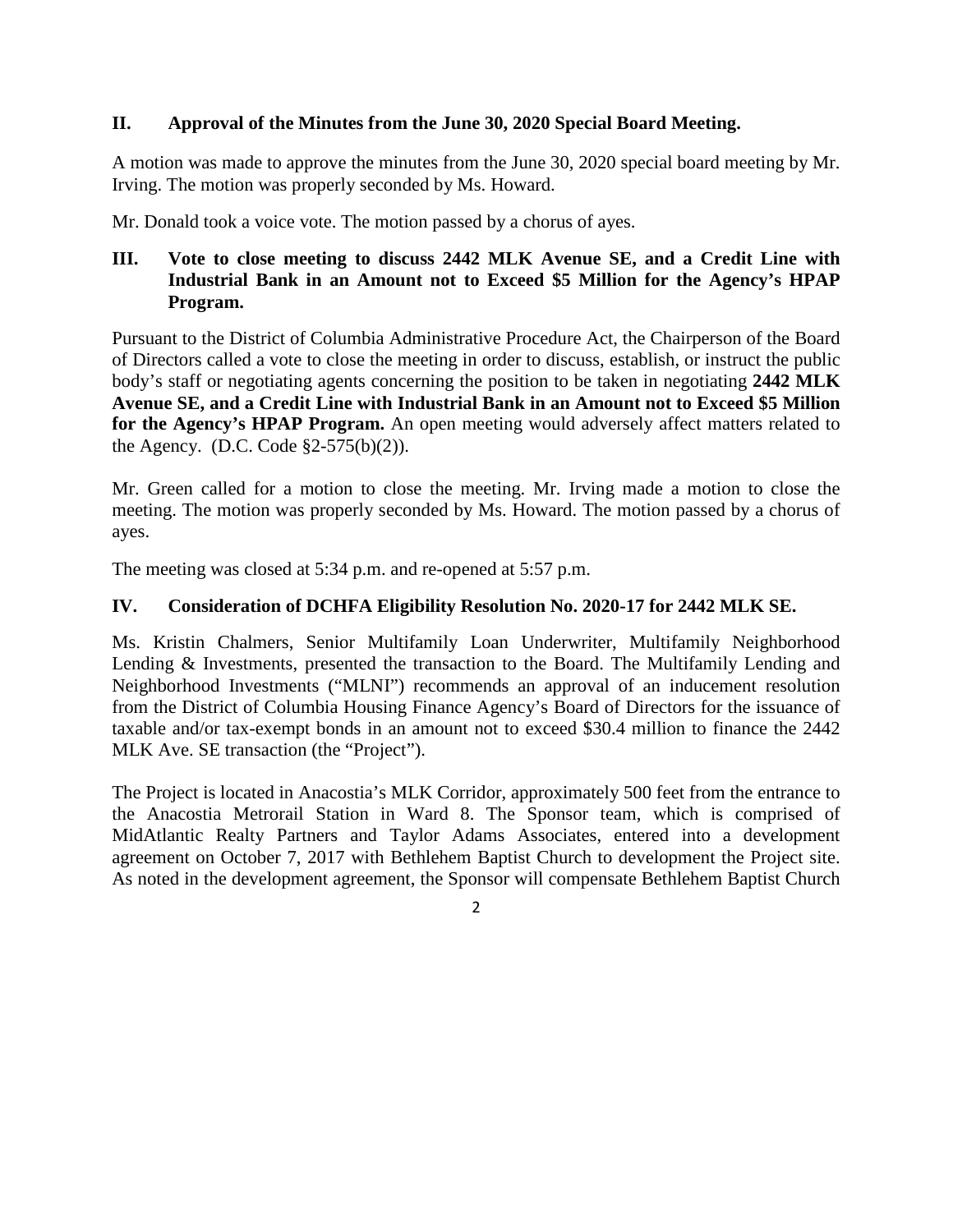as the landowner by depositing in escrow the sum of the land value less any advancement payments the developer has made to support church improvements. Once the escrow amount has been funded, it will be immediately available for the landowner to draw upon in order to perform the church improvements. The site currently consists of three separate tax lots which will be consolidated into a single tax lot of record prior to closing. An A&T lot structure will be in place to separate the Church from the Project allowing the church to maintain its tax exemption status. The unit mix for the Development will consist of 24 one-bedroom units, 57 two-bedroom units, and 31 three-bedroom units all of which will be affordable at 50% or 30% of the Area Median Income ("AMI"). Six units will be Permanent Supportive Housing ("PSH") units and will be supported by a project based Local Rent Subsidy Program ("LRSP") contract. Community Connections of DC will be providing supportive services for the PSH units.

Property amenities will include a business center, community room, on-site management, intercom system, and video surveillance. Amenities inside of the units will include central air conditioning, coat closet, washer/dryer, dishwasher, microwaves, oven, and refrigerator. There will also be a secure at-grade parking garage with 49 free parking spaces.

The capital stack for the Development will consist of permanent financing of \$12.9 million, a \$21.1 million Department of Community Development ("DHCD") Housing Production Trust Fund ("HPTF") loan, \$16.2 million in low income housing tax credit ("LIHTC") equity, and a \$1.7 million deferred developer fee. Total development cost for the Project is approximately \$52 million or \$464,110 per unit.

The developer has not committed to a lender at this point but is contemplating a private placement with JP Morgan Chase or a Freddie TEL execution with KeyBank. Raymond James will be the LIHTC investor for the transaction and will be paying an investor rate of \$0.9625 per \$1.00 of federal tax credit.

The effective gross income is projected to be approximately \$1,734,736 in year one based on an assumption of 5% vacancy. Annual operating expenses are projected to be \$923,727 resulting in Net Operating Income ("NOI") of approximately \$811,000 in year one which supports a permanent mortgage of \$12.9 million with amortizing debt service of 1.15 in year one.

The owner and borrowing entity for the transaction will be 2442 MLK LLC. The 0.01% managing member is 2442 MLK Operator LLC and consists of MRP Partners LLC and Taylor Adams Associates. At closing, 2442 MLK LLC will admit a 99.99% tax credit investor member

<sup>3</sup>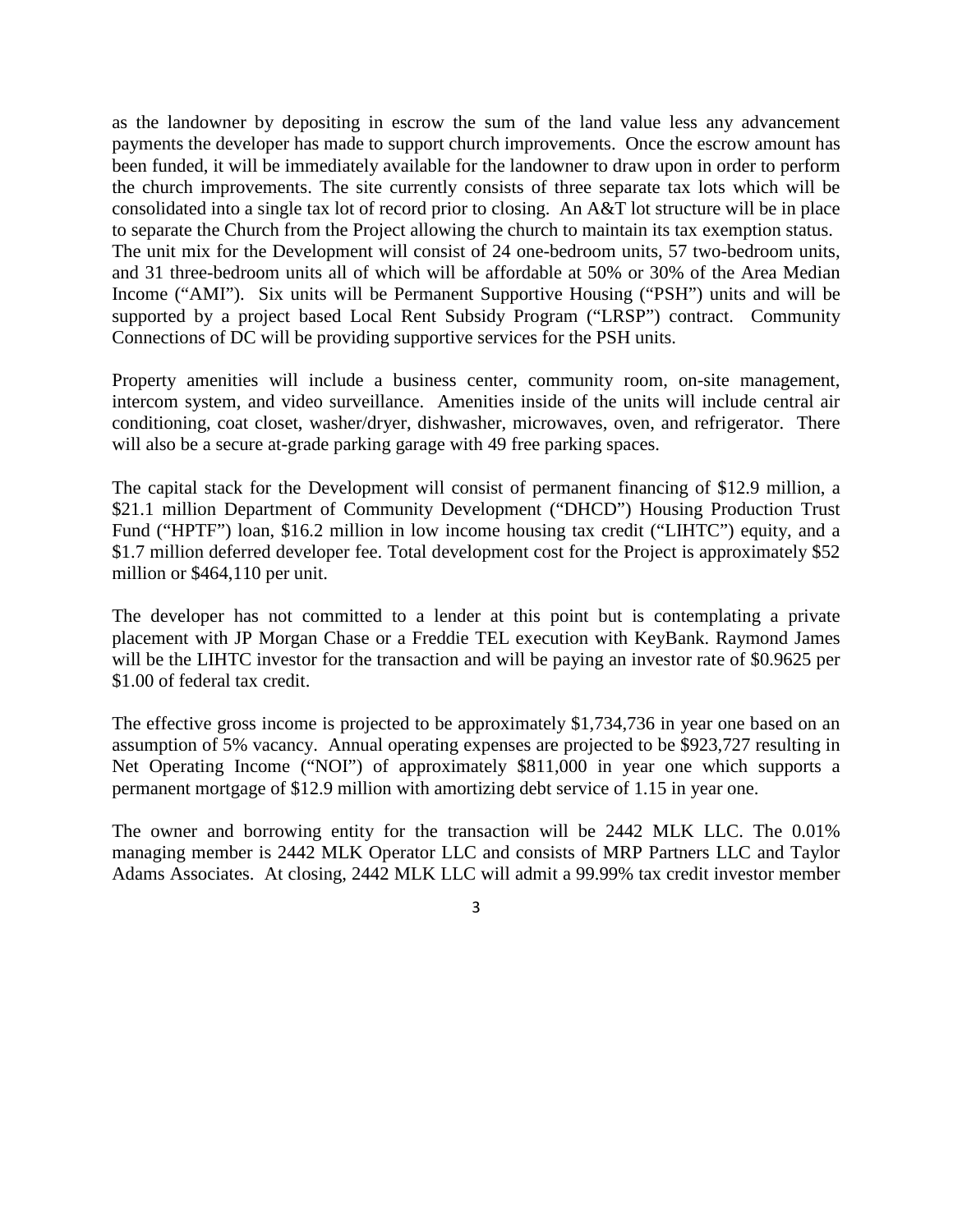into the partnership to facilitate the LIHTC equity investment. MRP will be the guarantor of the Project.

Ms. Chalmers concluded the presentation and introduced members of the development team present on the board meeting conference call: Jordan Bishop with Audubon Enterprises David Jannarone with Taylor Adams Associates, and Matthew Robinson and Vincent Tung with MRP.

Mr. Irving asked about the community benefits package with the church. Mr. Jannarone responded that it is a ground lease where the church will be paid in full for the land and then the church is going to use that funding to renovate and expand the existing church. It would not necessarily be considered a community benefits package.

Mr. Irving also inquired about community services. Mr. Jannarone agreed to have a clearer picture of community services upon return to the Board for final bond approval.

There were no additional questions.

Mr. Green called for a vote to approve DCHFA Eligibility Resolution No. 2020-17 for 2442 MLK SE. Mr. Irving made a motion on the resolution and Ms. Howard properly seconded the motion. Mr. Donald took a poll vote because the Agency is committing volume cap. The resolution was unanimously approved.

# **V. Consideration of DCHFA Resolution No. 2020-11(G) for a Credit Line with Industrial Bank in an Amount not to Exceed \$5 Million for the Agency's HPAP Program.**

Mr. Steven Clinton, Agency Chief Financial Officer, presented the resolution to the Board. The Agency is seeking approval to increase a line of credit with Industrial Bank from \$3 million to \$5 million in order to primarily support the Agency's administration of the DC Department of Housing and Community Development's ("DHCD") Home Purchase Assistance Program ("HPAP") for down payment assistance.

The HPAP funding process requires the Agency to fund the down payment assistance loans up front and bear the administrative costs of the loans. The Agency then seeks reimbursement for

<sup>4</sup>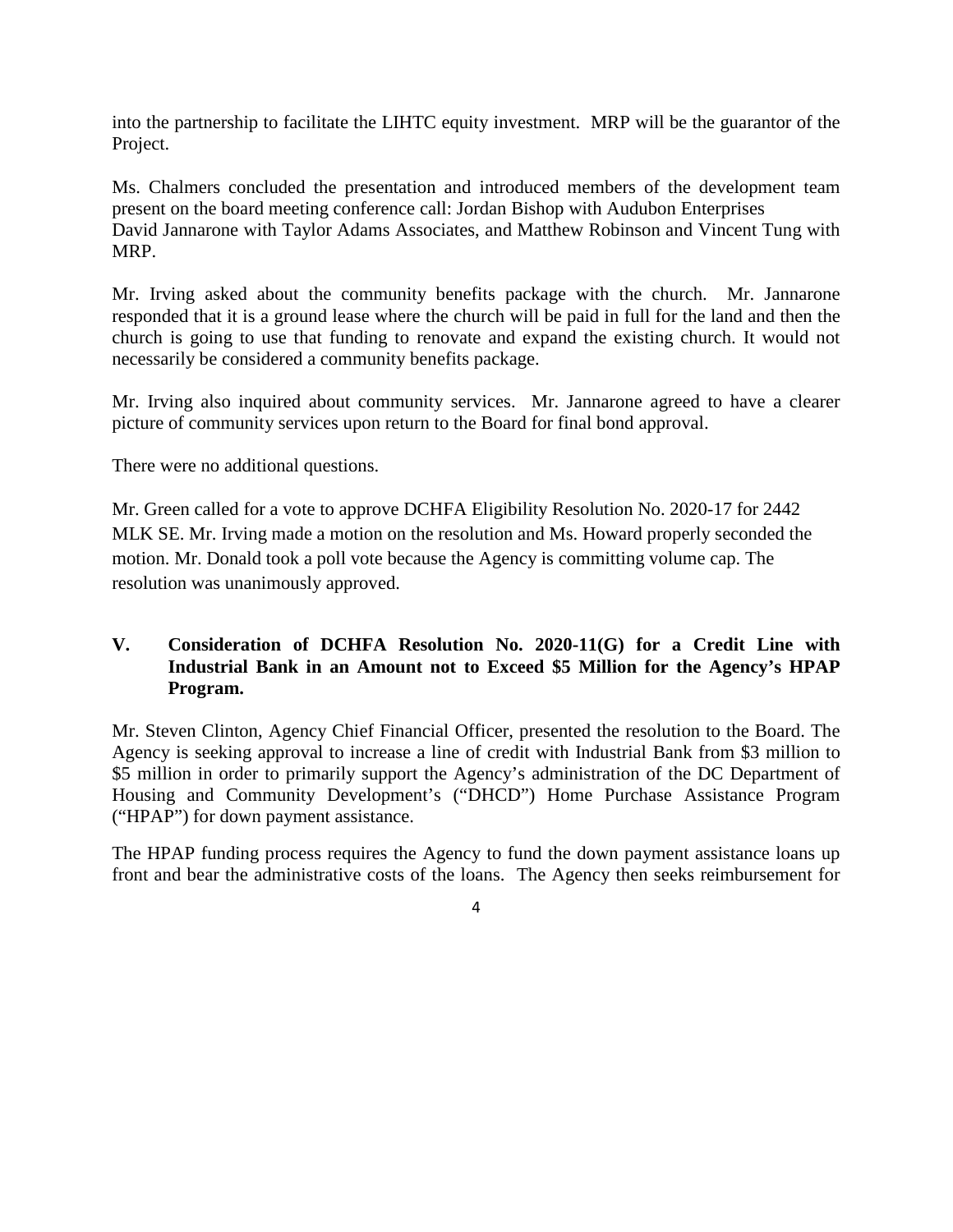the loans and the administrative costs which creates a lag. The Agency utilizes the Industrial Bank line of credit to assist with financing the HPAP program. In general, the \$3 million line of credit has been sufficient. However, there have been situations where, due to an increase in loan volume and slow reimbursement, the Agency has exceeded the \$3 million line of credit. As a result, the Agency has tapped a second line of credit with PNC Bank as a backup to support HPAP. However, the PNC line of credit has been closed due to PNC reviewing its business model because of COVID-19. Therefore, the Agency is seeking a modest increase in the Industrial Bank line of credit to ensure that there are funds available to cover the HPAP program.

The Agency recommends that the Board of directors approve the credit line with Industrial Bank in an amount not to exceed \$5 million to support the Agency's HPAP Program.

Mr. Clinton concluded the presentation and opened the floor to questions.

There were no additional questions.

Mr. Green called for a vote to approve DCHFA Resolution No. 2020-11(G) regarding a credit line with Industrial Bank in an amount not to exceed \$5 million for the Agency's HPAP Program. Mr. Irving made a motion to approve the resolution and Ms. Howard properly seconded the motion. Mr. Donald took a poll vote. The resolution was unanimously approved.

### **VI. Other Business.**

There was no other business.

## **VII. Interim Executive Director's Report.**

There was no Interim Executive Director's Report.

#### **VIII. Adjournment.**

Mr. Green called for a motion to adjourn the meeting. Mr. Irving made a motion and that motion was properly seconded by Ms. Howard.

Mr. Green took a voice vote. The motion passed by a chorus of ayes.

The meeting was adjourned at 6:10 p.m.